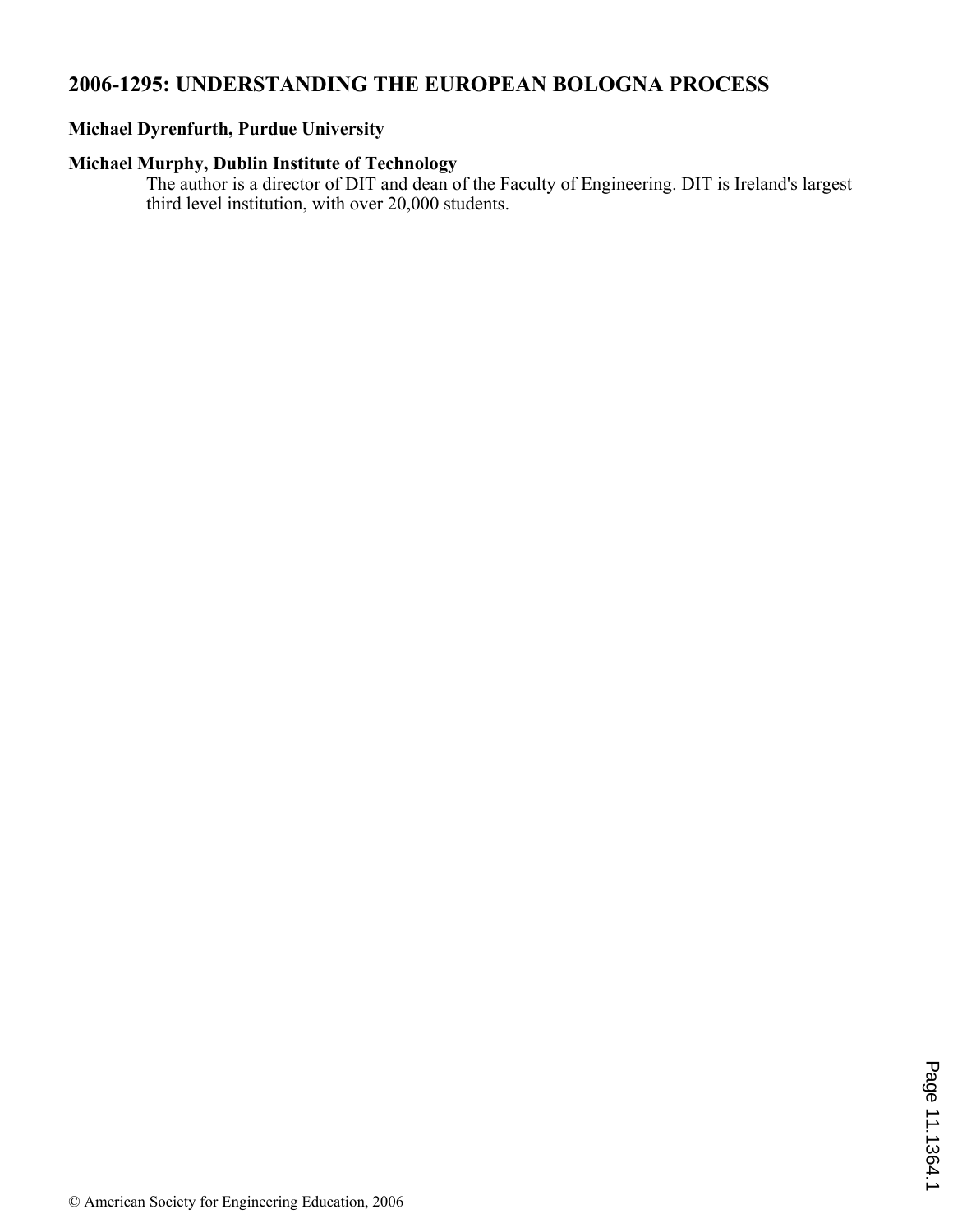### Understanding the European Bologna Process

Abstract - This paper describes the European Bologna process, provides a 'mid-term' review of its implementation status and discusses its possible positive and negative impacts on US – European links in the fields of engineering and technology education. The first section of this paper describes the meaning and rationale behind each of the Bologna objectives, and why there is a need to establish a European area of higher education. It also comments on how these objectives are interpreted within educational institutions. The second section provides a mid-term report on the implementation status within European universities, focussed primarily on engineering and technology education. The third section of this paper describes the issues associated with successfully implementing Bologna in engineering and technology education. These include critical issues such as degree structure, how educational institutions are addressing the two-cycle requirement, the employability of first cycle graduates, and quality enhancement at both an institutional and a national level. The final section outlines the implications and impacts for US – European institutional co-operation and links, particularly in the area of student exchange.

#### Introduction

To understand the Bologna Declaration and the resultant Bologna Process, it is necessary to consider the thinking within the European Union that led to the Declaration. A reasonable point at which to begin is that in May 1998, Ministers of Education from France, Italy, Germany and Great Britain, signed a common Declaration in Sorbonne that aimed to "harmonise the architecture of the European higher education system".<sup>[1]</sup> The aim of this Sorbonne Declaration was to encourage the development of a common educational frame of reference that would improve the comparability of degrees, and thereby facilitate students' mobility and also, importantly, their employability. This Sorbonne Declaration effectively began a debate on the establishment of a European higher education architecture; a debate that led to the agreement and signing of the Bologna Declaration in June 1999 by twenty nine ministers of education or their representatives. Subsequently, the signatories to the Bologna process have grown to forty five participating countries.

The Bologna Declaration is quite simple: it is a pledge by those countries to coordinate their policies to reform the structures of their higher education systems in a way that will facilitate their convergence. But it is not intended as a mechanism to standardise European higher education. <sup>[2]</sup> In theory, principles of autonomy and diversity are respected for each country. There is a recognition that, in spite of differences, European higher education systems are facing common internal and external challenges and thus the Bologna Declaration (now often referred to colloquially as "Bologna") reflects a search for a common European answer to common European problems.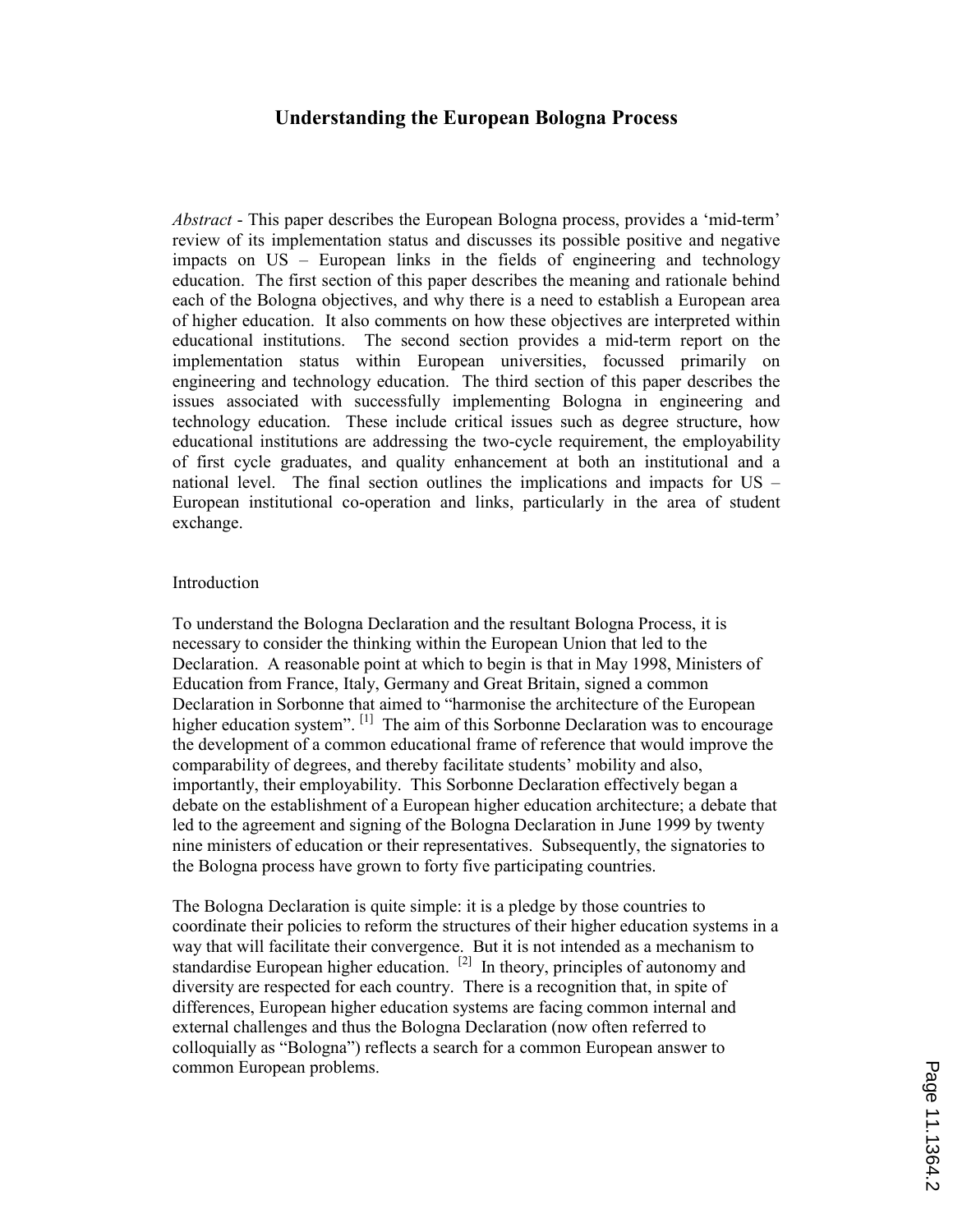It must be emphasised that the Bologna Declaration is not simply a political statement (which it is), but also a commitment to an action plan. The overall common goal is to create, by 2010, a European area for higher education in order to enhance the employability and mobility of citizens and to increase the international competitiveness of European higher education.

Because the Bologna Declaration represents an action plan, it is to be expected that European institutions will, with increasing pace over the coming years, begin to introduce structural change to their engineering programmes. Care will therefore be required on the part of American universities admitting students to postgraduate study based on an understanding of engineering programme structure that may have changed. European universities will also need to re-evaluate how semester-abroad and one-year abroad programmes will function.

However, in the longer term, the widespread adoption of features such as the Diploma Supplement (i.e., transcript) together with an accepted definition of credits will lead to greater transparency and therefore greater mobility between American and European universities. This augurs well for continued educational cooperation into the future.

The Importance of a European Area for Higher Education

The European Council has acknowledged that the 21st century will be a century of science and technology. Consequently, investing in research and technological development offers the most promise for the future of Europe.

The European Council outlined a number of causes of concern, for example it noted that the average research effort within the European Union (the differences being significant from one country to another) is currently only 1.8% of Europe's GDP, as against 2.8% in the United States and 2.9% in Japan.

A second and perhaps more worrying indicator from a European perspective is that the number of degree-level European students in the United States is twice as high as the number of American students at that level in Europe, and 50% of Europeans studying for a doctorate in the United States stay there for long periods, sometimes for ever.

Consequently, Heads of State and Government of the European Union met in Lisbon in 2000 and launched a series of ambitious reforms at both national and European levels. According to the European Council, the "Union must become the most competitive and dynamic knowledge-based economy in the world capable of sustainable economic growth with more and better jobs and greater social cohesion" by the 2010 deadline  $[3]$ . This is now referred to simply as The Lisbon Strategy, and the strategy places much of the responsibility for its success on educational reform.

### Bologna Objectives

Recall that the overall common goal of Bologna is to create, by 2010, a European space for higher education in order to enhance the employability and mobility of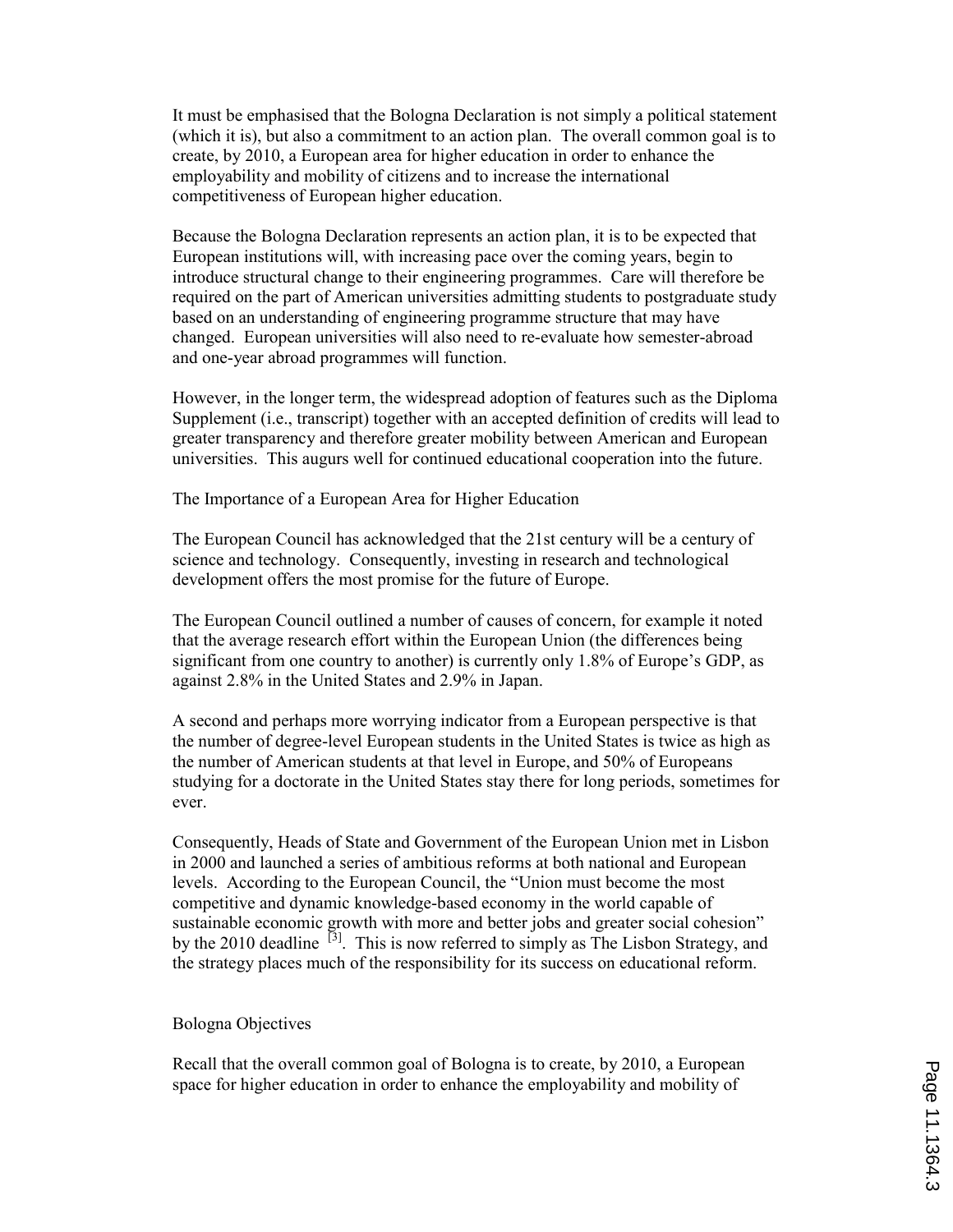citizens and to increase the international competitiveness of European higher education.

The Bologna objectives involve actions relating to:  $[5]$ 

- (1) Adoption of a system of easily comparable degrees: a system of academic grades which are easy to read and compare, including the introduction of a diploma supplement which is effectively a standardised transcript designed to improve international "transparency" and facilitate academic and professional recognition of qualifications;
- (2) Adoption of a system essentially based on two main cycles, undergraduate and graduate: Access to the second cycle shall require successful completion of first cycle studies, lasting a minimum of three years. The philosophy towards reform for this cycle is to use outcomes-based awards and the outcomes for the first cycle were developed and agreed during the Irish presidency of the EU in 2004 and have become as the Dublin Descriptors. The degree awarded after the first cycle shall also be relevant to the European labour market as an appropriate level of qualification. The second cycle should lead to the master and/or doctorate degree as in many European countries;
- (3) Establishment of a system of credits now known as the European Credit Transfer and Accumulation System (ECTS) - as a proper means of promoting the most widespread student mobility. Credits could also be acquired in nonhigher education contexts, including lifelong learning, provided they are recognised by the receiving universities concerned;
- (4) Promotion of mobility by overcoming obstacles to the effective exercise of free movement with particular attention to: - for students, access to study and training opportunities and to related services; - for teachers, researchers and administrative staff, recognition and valorisation of periods spent in a European context researching, teaching and training, without prejudicing their statutory rights;
- (5) Promotion of European co-operation in quality assurance with a view to developing comparable criteria and methodologies;
- (6) Promotion of the necessary European dimensions in higher education, particularly with regards to curricular development, inter-institutional cooperation, mobility schemes and integrated programmes of study, training and research.

The Engineering perspective on Bologna

Shortly after the release of the Bologna Declaration SEFI, The European Society for Engineering Education, issued an opinion on the Declaration in which it strongly supported the idea of the creation of a European Higher Education Area.  $\frac{16}{12}$ 

However, SEFI did point to both the character and the tradition of European engineering education in sounding some cautionary notes on the issue of the need for structural change in engineering education. For example, SEFI noted that engineering educational systems across Europe are already broadly similar in many respects. It also noted that in many European countries, two distinct types of engineering curricula are offered, one more theoretically oriented and one more applicationoriented. It pointed to consensus that professional engineering degrees should take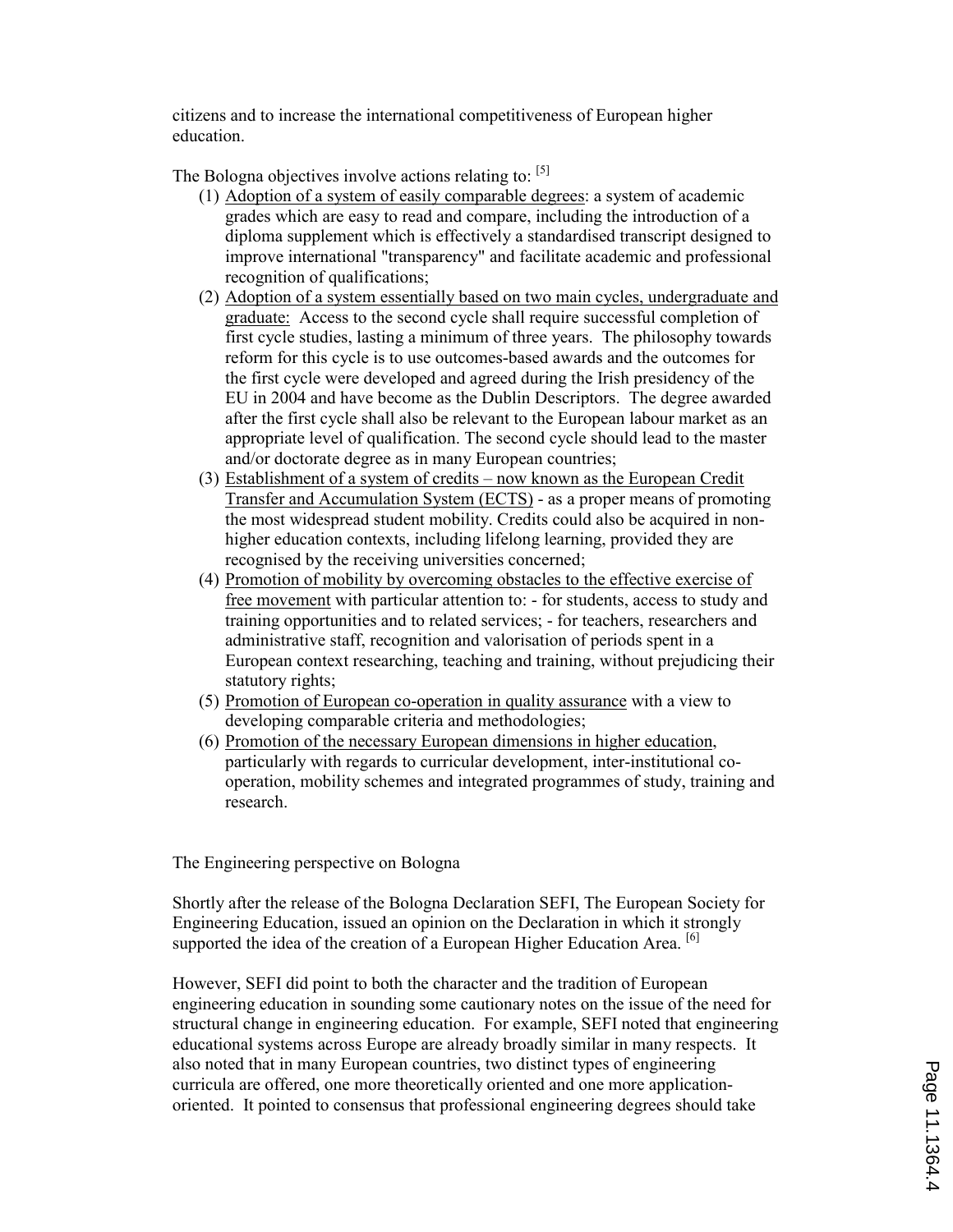five years to complete and SEFI concluded that "the existing European system for Engineering Education has much merit, that the system is quite compatible with the vision of a European Higher Education Area and that it should not be sacrificed." It did concede however that a two-tier Bachelor/Master system could be created whenever it was judged appropriate. The Master's degree should, in such cases, be equivalent to the existing 5-year degrees. [6]

#### Mid-Term Report on Implementation of Bologna – Political Dimension

The Education Ministers from forty five countries met in May 2005 in Bergen and released a mid-term review on the creation of a European higher education area in which it also set new goals and priorities over the remaining timeframe to  $2010$ . <sup>[7]</sup>

In this report, couched in political language, the Ministers confirmed their "commitment to coordinating [their] policies through the Bologna Process to establish the European Higher Education Area (EHEA) by 2010." They noted that substantial progress had been made on the three priorities of the degree system, quality assurance and the recognition of degrees and periods of study.

While a two-cycle system had been implemented on a large scale, it hinted at concerns on the employability of graduates with bachelor degrees. It affirmed a third cycle leading to a doctoral award, where each level has the function of preparing the student for the labour market, for further competence building and for active citizenship. It acknowledged that "Almost all countries have made provision for a quality assurance system" but requested more student involvement and international cooperation. The Education Ministers highlighted the need for action plans "to improve the quality of the process associated with the recognition of foreign qualifications," and it saw the "development of national and European frameworks for qualifications as an opportunity to further embed lifelong learning in higher education."

Of importance was the distinction made between teaching reform and research: "Efforts to introduce structural change and improve the quality of teaching should not detract from the effort to strengthen research and innovation." This perhaps supported the argument that some countries were becoming overly concerned with process and structure rather than focussing on the overarching goal of the development a European area of higher education.

The Ministers again signalled that mobility of students and staff among participating countries remains one of the key objectives of the Bologna Process. Indeed, since Bergen, the EU has released draft plans to significantly increase the funding associated with mobility programmes between countries, such as the Erasmus Programme and has set new ambitious targets for mobility of students and academic staff. [reference needed here]

Mid-Term Report on Implementation of Bologna – Engineering Dimension

By the time that SEFI released its mid-term assessment of the Bologna Process, its thinking, and that of its members, had become more developed. While SEFI's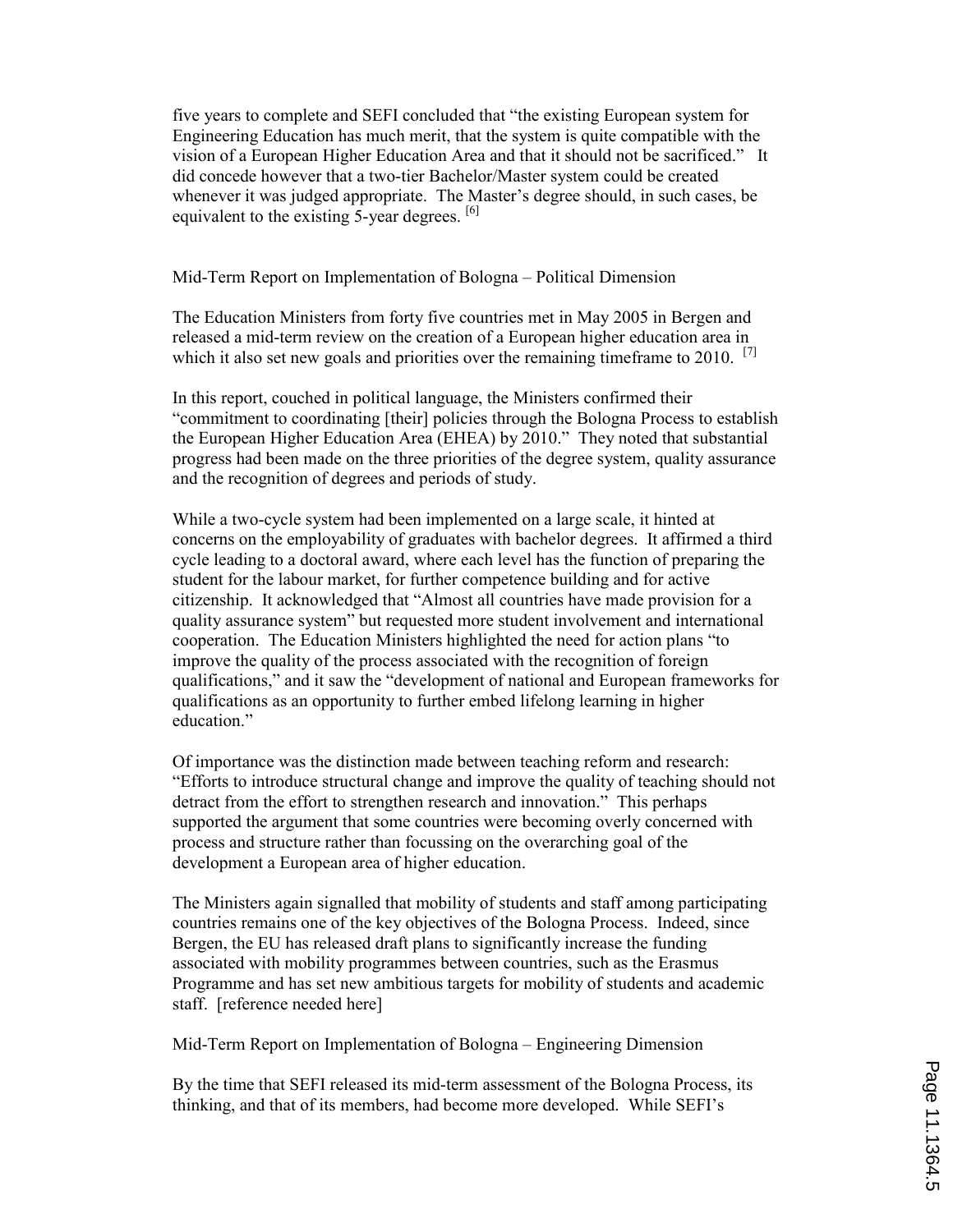Opinion on the Joint Declaration by the European Ministers of Education, signed in Bologna from December 2000, could be characterized as strongly supportive of Bologna with minor concerns, its more detailed paper from January 2002 was more circumspect in its endorsement, more defensive towards existing structures and it was now proposing an interpretation of the two-cycle system that was perhaps curious for an engineering body.

In May 2001, SEFI, CESAER (Conference of European Schools for Advanced Engineering Education and Research), and CLUSTER (Consortium Linking Universities of Science and Technology for Education and Research) wrote to the education ministers to clarify and qualify the December 2000 position.

In their letter, these academic engineering bodies begin to examine and comment on Bologna in an engineering context and make the following points. The points made are reproduced here for completeness.

- 1 Highly qualified engineers, able to contribute to the technological progress through their leadership in research and development activities, are of vital importance for the economic competitiveness of Europe. Therefore scientifically oriented curricula leading to the Master's level, i.e. the 2nd Cycle level in the Bologna formulation, are necessary.
- 2. The society also needs graduates from application oriented engineering studies lasting three/four years. Their specific qualities should be appropriately recognised.
- 3. The option of 5-year integrated programmes (exceptionally 4-year) spanning the 1st and 2nd Cycles and leading straight to a Masters Degree in Engineering, without the mandatory award of an intermediate professional degree at the end of the 1st Cycle, should be maintained in addition to the two-cycle structure envisaged in the Bologna Declaration
- 4. The creation of new 1-2 year Masters programmes should also be encouraged.
- 5. The general employability should be distinguished from professional employability. The Bachelor's level does not necessarily have to qualify for professional employability.
- 6. The Bachelor's level should not only give employability; it should also be a pivot point for cross-European and international mobility and an entry point to the Master's level.
- 7. Universities should be allowed to set their own admission criteria for entry to the  $2<sup>nd</sup>$  Cycle.
- 8. The organisations for engineering education and the professional engineers in Europe should play a formal role in the development of accreditation, quality assurance and recognition at a European level

The above eight points represent statements of caution in implementing Bologna for engineering curricula and certainly these are reasons that merit scrutiny, given their source. They include the argument for the need for two types of engineer: the theoretical engineer and the practical engineer, and that they can be educated differently; that an integrated 5-year programme should be acceptable; that the graduate with a new three-year bachelor degree may not have professional employability; that there is no automatic right of progression from the bachelor cycle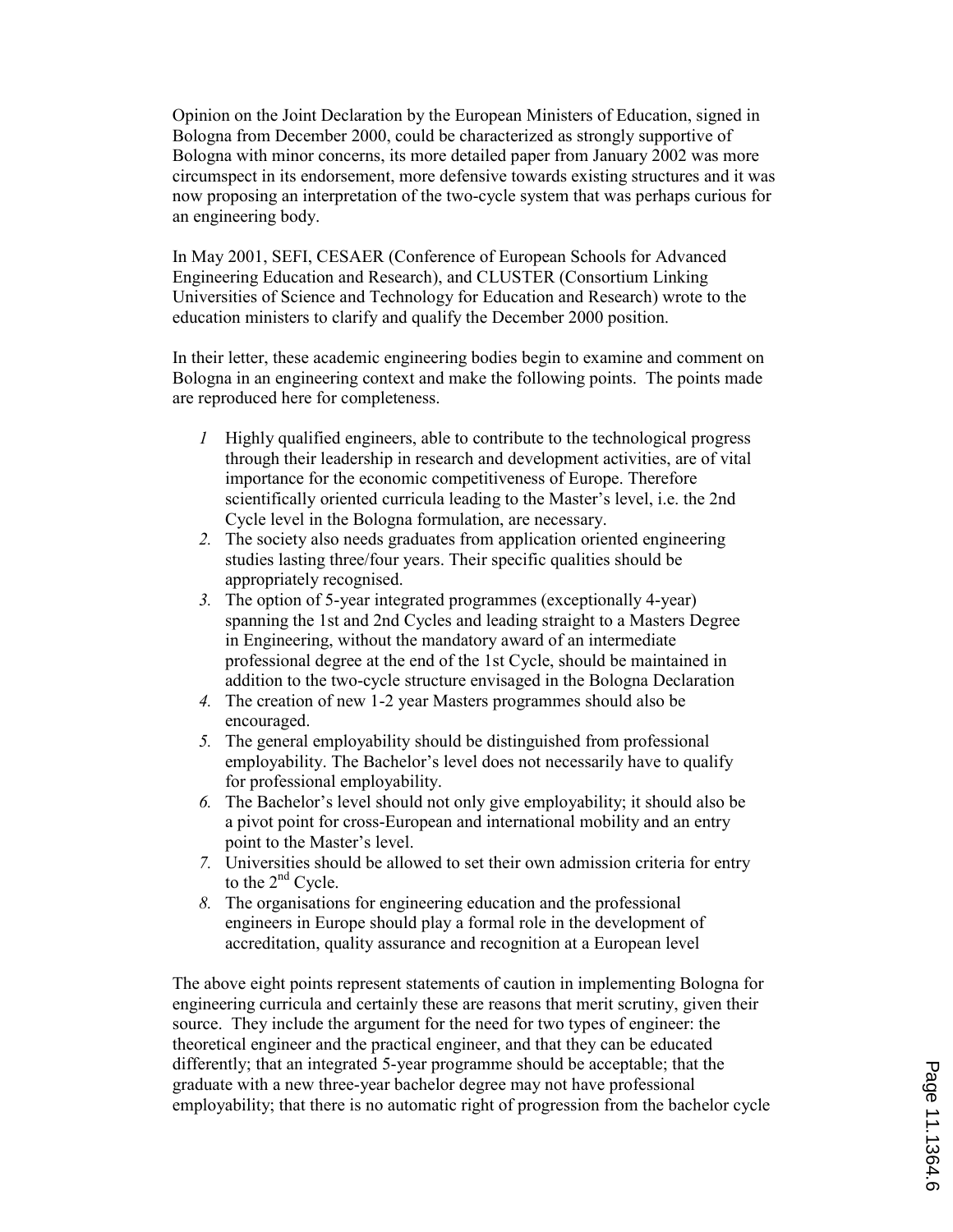to the master cycle. In summary, while saying little about Bologna Objectives 1, 3, 4, 5 and 6, the letter takes issue with the fundamentals of Objective 2.

Shortly after the above letter was sent, SEFI released another discussion paper on the subject, January 2002.  $[8]$  In this report, SEFI begins with the statement that while "The Bologna Declaration is important for European Engineering Education, … it is far from obvious how the Declaration is being implemented and how it should be implemented."

Critically, the SEFI report now focuses on one aspect of Objective 2 of the Bologna Declaration, the aspect that in many ways has come to dominate discussion on Bologna in the context of European engineering education: i.e., engineering programme structure or the two-cycle system. This is unfortunate given that much progress has been made across Europe in most of the other five Bologna objectives.

Recall that Bologna established six objectives, one of which deals with the structure of education in Europe. The Declaration states as its second objective: "Adoption of a system essentially based on two main cycles, undergraduate and graduate. Access to the second cycle shall require successful completion of first cycle studies, lasting a minimum of three years. The degree awarded after the first cycle shall also be relevant to the European labour market as an appropriate level of qualification. The second cycle should lead to the master and/or doctorate degree as in many European countries."

Although first cycle studies should last a minimum of three years, much recent debate in European engineering education has focussed on a narrow 3+2 structure of bachelor/master degrees. It is argued that the intent of the language of Objective 2 was to deconstruct integrated five-year programmes, but the implementation within EU countries, often but not always driven from the political perspective, was to try to map all engineering programmes to a  $3+2$  format. This has occurred, for example, in Ireland, a country that was acknowledged at the outset to be Bologna-compliant with respect to programme structure, having an acknowledged 4+1 two-cycle system.

Deconstruction of first-cycle four year programmes leads inexorably to the awkward issue of the interpretation of the phrase that "the degree awarded after the first cycle shall also be relevant to the European labour market as an appropriate level of qualification." The argument made by the proponents of the  $3+2$  system is that the majority of graduates of the first cycle of a  $3+2$  system will proceed through to the second cycle. The end of the first cycle therefore merely acts as a pivot point for student mobility purposes throughout Europe and that should the graduate leave the educational system after the first cycle, he or she will be educated for general employment but not professional employment. As an example, within an Irish context, such graduates who exit will most likely possess a BSc rather than a BE or BEng, and would not be eligible for membership of Engineers Ireland, the professional engineers society.

The key mid-term question which remains unanswered is whether the majority of students will proceed from first through to second cycle studies in engineering. If yes, then 3+2 will be successful. If no, then it may be that the quality of engineering graduates across Europe will be considerably weakened as a result.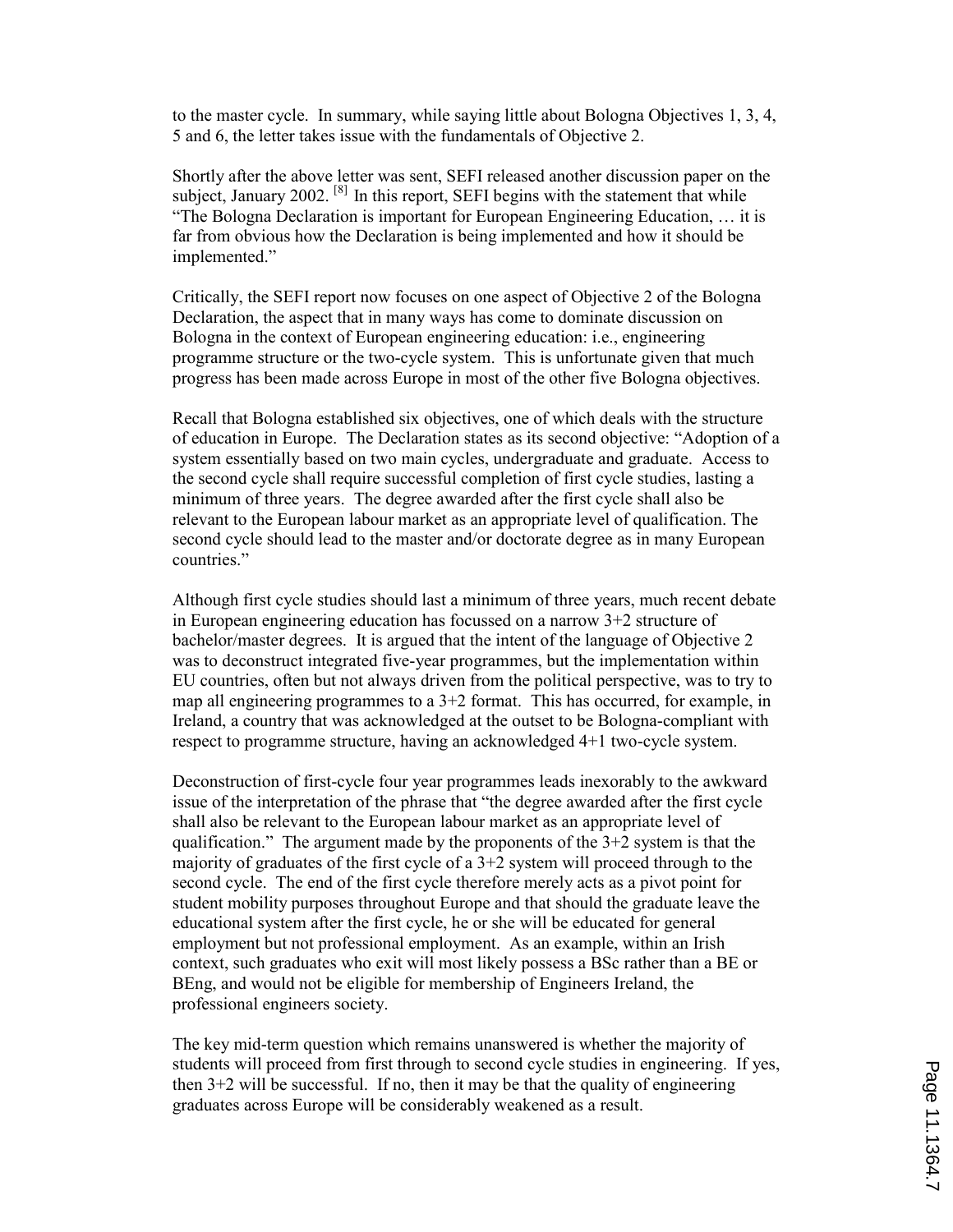Other Issues Associated with Successful Implementation

In June 2004, SEFI conducted a survey of national engineering representatives on the implementation of Bologna reforms and released its findings. <sup>[9]</sup>

Most countries reported that their system of engineering education had changed or were planned to change as a consequence of the Declaration, with the clear majority of countries stating that they would implement a 3+2 structure. Degree titles would, in the main, remain similar to the existing awards. A majority of respondents indicated that the requirement for change was "top-down" or imposed politically, with a minority stating that it was driven from within the universities themselves.

On the issue of automatic progression from first cycle to second cycle, there was a variety of positions, most of which would appear to represent the status quo within those countries. Perhaps the prevalent view would be one of no applied quotas, and therefore automatic progression with only a percentage of first-cycle graduates choosing to progress to second cycle. Regarding the pace of reform, most countries reported that reform was well underway, although perhaps in the other areas of Bologna, such as quality assurance, diploma supplement, etc., and less so in implementing new structures.

However, where serious differences arise is in how the new first cycle degrees compare with already existing shorter and more application-oriented degrees. A number of respondents reported concern regarding confusion in the objectives of engineering programmes and indeed whether the new first-cycle degrees should be the same as the existing application-oriented degrees. In some cases they will merge to become the same, and in other cases they will remain distinct.

Again, there was considerable diversity on whether the new first cycle degrees would be relevant to the job market or whether these degrees would primarily be a break or pivot point suitable for mobility.

There was widespread agreement that much progress had been made on the implementation of a credit system (ECTS) and a diploma supplement, thereby considerably enhancing mobility of students.

Not surprisingly, respondents reported differences in attitude and interpretation of the process between the engineering education providers within their countries, such as research-oriented universities on one hand and Fachhochschulen/polytechnics on the other. For example, in Germany the classical research universities see their problem as how to restructure their traditional five-year one-cycle system to meet the new requirements. However, Fachhochschulen (Universities of Applied Sciences) intensely feel the threat to end up as second-class "undergraduate schools". Currently, January 2006, Fachhochschulen are required to reduce their 4-year diplomas to three and a half years.